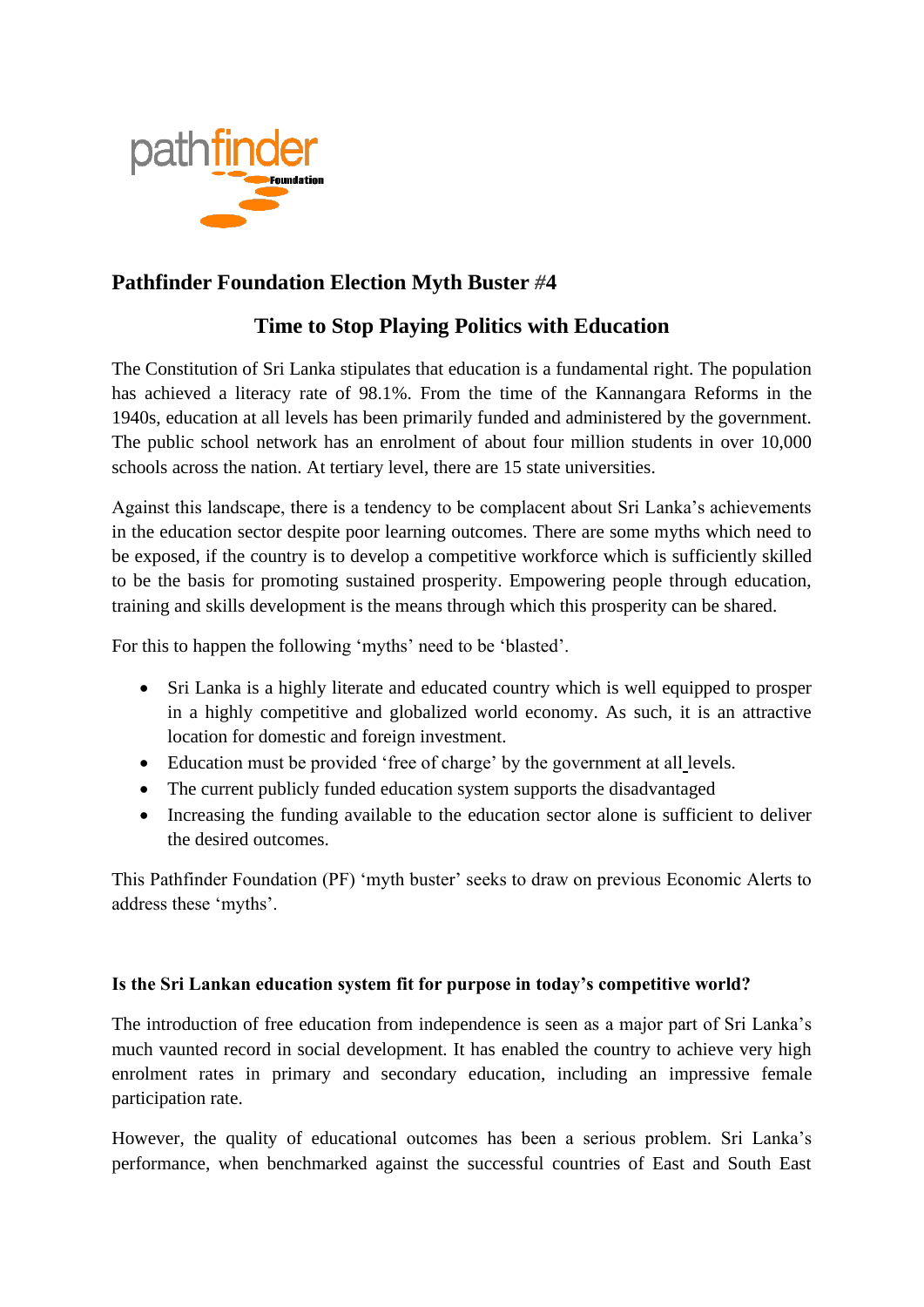Asia, is disappointing. Maths, Science and English education has been particularly weak. The drop-out rate from secondary education is high. At tertiary level, only 20% of those qualified to enter university are able to do so and quality is a problem. In addition, training and skills development programs are in short supply and are largely ineffective. The upshot is that there is an urgent need to strengthen the employability of students to meet the needs of a modernizing economy. The current system is delivering poor learning outcomes and does not equip the population with the aptitudes and skills necessary to prosper in a highly competitive world.

There is, therefore, an urgent need to upgrade education, training and skills development to take Sri Lanka out of a 'development trap' it is currently experiencing. Wage levels are now too high for the economy to compete with low-income countries, such as Bangladesh, Cambodia, Laos and Myanmar. At the same time, the quality of human resources/productivity is not high enough to compete with middle-income countries like Malaysia and Thailand.

In this connection, it is necessary to align education, training and skills development with the needs of the labour market and sectors where Sri Lanka has a dynamic comparative advantage. The system needs to be geared to meet the requirements of sectors with high growth potential, such as tourism, ICT/BPO, financial and accounting services, shipping, construction and light engineering (industrial parks). This has to be supported by an attitudinal shift which attaches higher value to technical training and skills development. The negative backwash effects of designing the whole education and training system to cater for the small minority, who pursue academic subjects at the tertiary level, should be addressed. Lessons can be drawn from the experience of countries like Germany and Japan.

It is important that these issues are addressed through policy- making processes in the education system. This should be undertaken in a consultative, pragmatic and non-ideological manner which focuses on obtaining the best possible outcomes in terms of both quality and equity.

It is not possible to sustain the argument that education, training and skills development are currently fit for purpose to meet the needs of Sri Lanka's modernizing economy.

## **Should education at all levels be provided "free" by the Government?**

It is argued that education should be provided free as the whole of society benefits from a literate and numerate population. However, in practice, education is a private (rather than a public) good with externalities i.e. most of the benefits accrue to the individual, while there are also advantages for society at large. In this sense, education is more like food and clothing (essential private goods) rather than defence and street lighting (public goods).

There must, of course, be equality of opportunity. Every child must have access to education. However, it is legitimate to pose the question whether this can best be achieved through a pragmatic attitude to a combination of public, private and mixed provision and funding,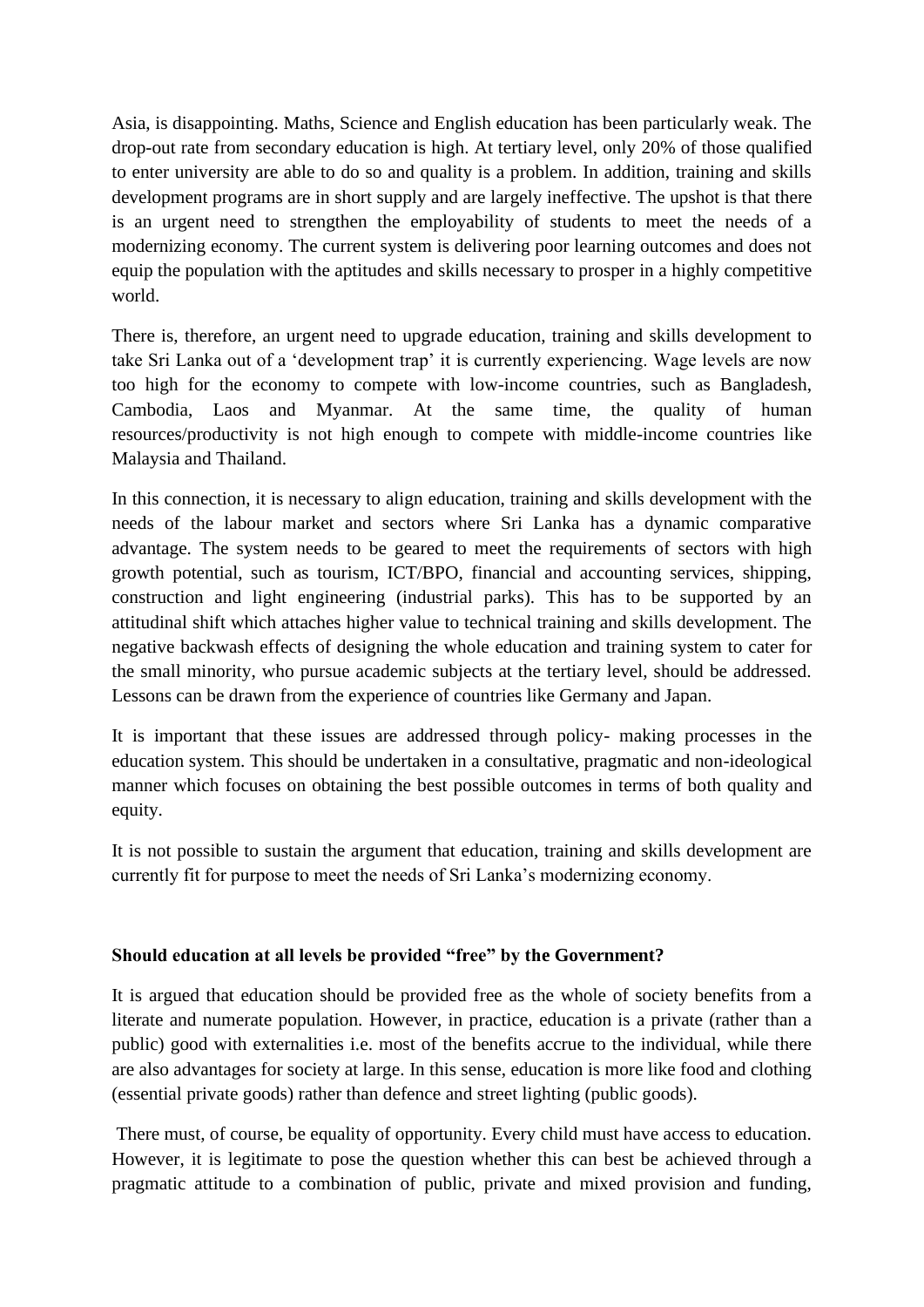particularly in the context of constrained fiscal space. It should also be debated whether there would be merit in a targeted voucher system which can be used by parents to fund their children's education in a school of their choice (public or private). This would also introduce competition which can serve to raise overall standards.

The case for a radical review of the current failing system is further strengthened by the fact that 'free education' is not really 'free'. In practice, parents spend significant amounts of money on their children's education in various ways. This includes expensive private tuition to compensate for poor learning opportunities in schools. This is a widespread phenomenon which is casting an onerous burden on many families; rich and poor. It fundamentally undermines the "myth" of free education. It also strengthens the case for a thorough and pragmatic review of the current system

The present system is also characterised by a 'dysfunctional accountability framework'. When teachers are paid out of the public purse they become accountable to the government rather than to the students/parents. However, as education has a significant private good component**,** the provider should be more accountable to the latter who are the customers. This misalignment in accountability plays a major role in fostering poor quality teaching and administration, including a high level of absenteeism. There is a case for establishing school boards, involving parents and community leaders, for increasing accountability at the local level.

#### **Does the current education system support the disadvantaged ?**

The case for free education is often framed in terms of assisting the poor. This is not borne out in reality. While the rich ensure their children get the best possible education, the poor suffer most from the quality related issues associated with the current public provision and financing of education. Poor quality teachers, absenteeism and lack of basic facilities (ranging from science facilities to toilets) disproportionately affect rural schools and those in under-served urban areas.

In addition, free university education generates a huge 'rent' (the difference between private benefits and public costs). The rich are much better placed to capture these benefits. A disproportionate number of students from more well-off backgrounds are able to enter disciplines which are not only more costly but also prepare them for more lucrative occupations e.g. medicine, law and engineering. The combination of greater costs, which are financed by the government, and higher lifetime incomes means that the better**-**off students are able to secure very large 'rents'. This means that at tertiary level free education clearly brings about perverse outcomes in terms of equity.

Justifying government provision of free tertiary education as a means of assisting the poor is, therefore, a myth. High priority must be attached to a very pragmatic attitude to public, private (including foreign) and mixed provision of higher education. Quality should be assured through robust accreditation and regulation. Another debate should be had on whether greater equity can be achieved for society as a whole through a well designed and targeted system of student grants/loans.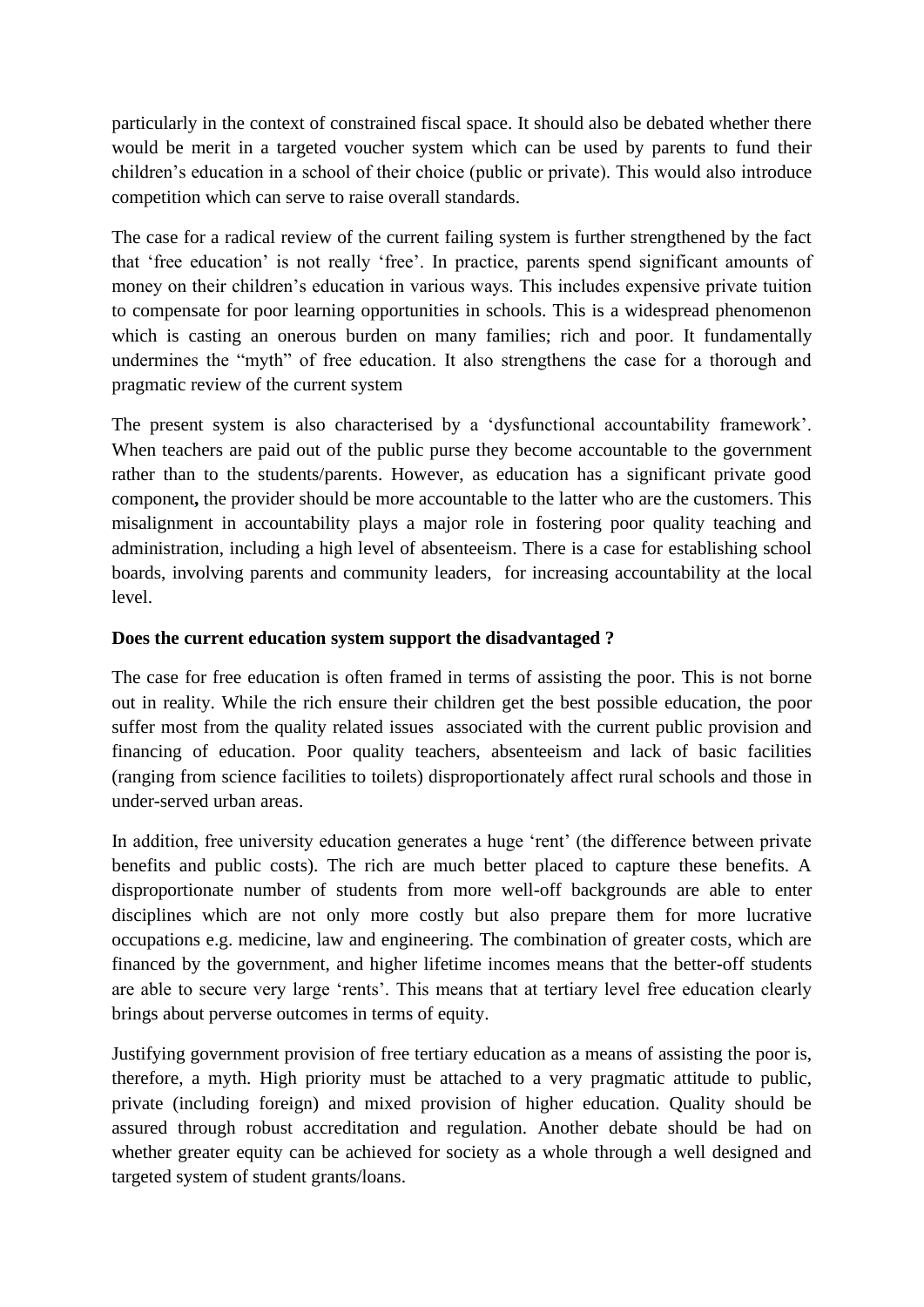### **Is increased funding the panacea for the ills of the education system?**

The Sri Lankan government has been spending a little under 2% of GDP on education. The average for Asia is 2.9% and for the OECD it is 3.4%.

It has been argued that the government spend on education should be increased to 6% of GDP. While more funding can be justified, it is important to recognise that this will not be the panacea for all the ills of the education sector. Spending more money on salaries, bricks and mortar is not the whole answer. In this connection, it is instructive to learn from the Malaysian experience. In 2011, the Malaysian government spent 3.8% of GDP on education. This compared favourably with the top Asian performers, such as Japan, Singapore and South Korea. It was also higher than the OECD average. Despite this impressive funding commitment**,** the Malaysians found that:

- 1. Other countries were improving learning outcomes (student performance) more rapidly and found ways of sustaining that momentum; and
- 2. International assessments indicated that Malaysian student performance was declining in absolute terms as well.

Despite its robust financial commitment to education, Malaysia found itself among the bottom 30% of countries, in terms of learning outcomes. This highlights very vividly that additional money alone is not the answer. It has to be complemented by comprehensive reforms.

The Malaysian response was to develop a new Education Blueprint which was drawn up after consultations, involving 50,000 stakeholders. It is designed to lift Malaysia to reach the international average in terms of educational attainment by 2020 and reach the top 30% of countries by 2027. The Blueprint contains 11 areas of reform, including recruitment of teachers from the top 30% of graduates; high performing school principals; increasing access and improving quality through benchmarking against international standards; empowering education authorities at the local level; improving ICT and WiFi access; improving delivery through results-based approaches in the Ministry of Education; including parents, communities and private sector; and annual performance reports which make transparent the progress towards targets set out in the Education Blueprint. These reforms are to be implemented in three stages over a period of 12 years ending 2025.

It is still too early to assess the impact of these reforms. However, an important lesson for Sri Lanka is the urgent need for a consultative approach to develop holistic reforms in education, training and skills development.

#### **Empowering our youth to provide world class human resources**

Sri Lanka's aspirations to transform its economic prospects cannot be met without better preparing its young people for today's highly competitive world. This places a high premium on reforms at all levels of education (primary, secondary and tertiary as well as vocational training). The PF would like to emphasise that Sri Lanka can no longer be content with